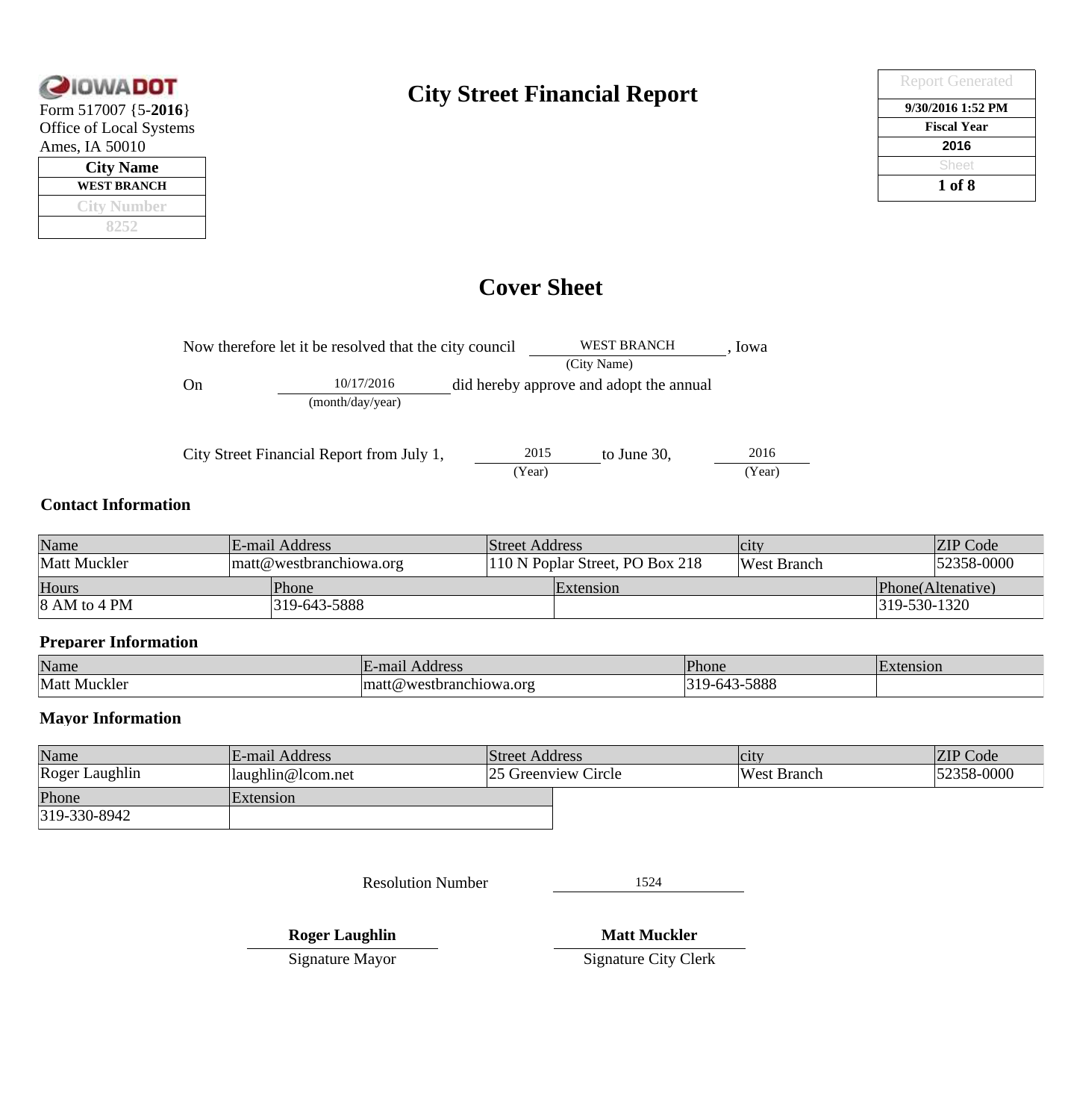

| <b>City Name</b> |  |  |  |  |
|------------------|--|--|--|--|
| WEST BRANCH      |  |  |  |  |
| City Number      |  |  |  |  |
|                  |  |  |  |  |

## **City Street Financial Report**

| <b>CIOWADOT</b>         | <b>City Street Financial Report</b> | <b>Report Generated</b> |
|-------------------------|-------------------------------------|-------------------------|
| Form $517007$ {5-2016}  |                                     | 9/30/2016 1:52 PM       |
| Office of Local Systems |                                     | <b>Fiscal Year</b>      |
| Ames, IA 50010          |                                     | 2016                    |
| <b>City Name</b>        |                                     | Sheet                   |
| <b>WEST BRANCH</b>      |                                     | $2$ of $8$              |
|                         |                                     |                         |

## **Summary Statement Sheet**

|                                                | Column 1<br>Road use<br><b>Tax Fund</b> | Column <sub>2</sub><br><b>Other Steeet</b><br><b>Monies</b> | Column 3<br><b>Street Debt</b> | Column 4<br><b>Totals</b> |                                                         | Column 1<br>Road use<br><b>Tax Fund</b> | Column 2<br><b>Other Steeet Street Debt</b><br><b>Monies</b> | Column 3        | Column 4<br><b>Totals</b> |
|------------------------------------------------|-----------------------------------------|-------------------------------------------------------------|--------------------------------|---------------------------|---------------------------------------------------------|-----------------------------------------|--------------------------------------------------------------|-----------------|---------------------------|
|                                                |                                         | Round Figures to Nearest Dollars                            |                                |                           |                                                         |                                         | Round Figures to Nearest Dollars                             |                 |                           |
| <b>A.BEGINNING BALANCE</b>                     |                                         |                                                             |                                |                           | <b>EXPENSES</b>                                         |                                         |                                                              |                 |                           |
| 1. July 1 Balance                              | \$105,232                               | $\vert \mathcal{S}0 \vert$                                  | $\vert \mathcal{S}0 \vert$     | \$105,232                 | D. Maintenance                                          |                                         |                                                              |                 |                           |
| 2. Adjustments                                 | $\vert \mathcal{S}0 \vert$              | 30                                                          | $\frac{1}{20}$                 | \$0                       | 1. RoadWay Maintenance                                  | \$181,864                               | \$42,144                                                     | $\frac{1}{2}$   | \$224,008                 |
| (Note on Explanation<br>Sheet)                 |                                         |                                                             |                                |                           | 2. Snow and Ice Removal                                 | \$11,967                                | $\overline{30}$                                              | $\overline{30}$ | \$11,967                  |
| 3. Adjusted Balance                            | \$105,232                               | $\vert \mathcal{S}$                                         | $\vert \mathcal{S}0 \vert$     | \$105,232                 | <b>E.Construction, Reconstruction and Improvements</b>  |                                         |                                                              |                 |                           |
| <b>B. REVENUES</b>                             |                                         |                                                             |                                |                           | 1. Engineering                                          | \$5,155                                 | \$7,632                                                      | \$129,456       | \$142,243                 |
| 1. Road Use Tax                                | \$286,951                               |                                                             |                                | \$286,951                 | 2. Right of Way<br>Purchased                            | $\mathcal{S}$                           | $\frac{1}{20}$                                               | $\frac{1}{2}$   | \$0                       |
| 2. Property Taxes                              |                                         | \$140,262                                                   | $ 10\rangle$                   | \$140,262                 | 3. Street/Bridge                                        | \$0                                     | \$53,116                                                     | $\overline{30}$ | \$53,116                  |
| 3. Special<br>Assessments                      |                                         | \$0                                                         | $\frac{1}{2}$                  | \$0                       | Construction                                            |                                         |                                                              |                 |                           |
|                                                |                                         |                                                             |                                |                           | 4. Traffic Services                                     | $\overline{30}$                         | \$0                                                          | \$0             | \$0                       |
| 4. Miscellaneous                               |                                         | $\vert \mathcal{S}0 \vert$                                  | \$0                            | \$0                       | <b>F. Administration</b>                                | $\frac{1}{20}$                          | \$23,120                                                     | \$0             | \$23,120                  |
| 5. Proceeds from<br>Bonds, Notes, and<br>Loans |                                         | \$111,910                                                   | \$855,000                      | \$966,910                 | <b>G. Equipment</b>                                     | \$3,000                                 | \$14,250                                                     | $ 10\rangle$    | \$17,250                  |
| 6. Interest Earned                             |                                         | 30                                                          | $\frac{1}{2}$                  | \$0                       | H. Miscellaneous                                        |                                         | $\vert \mathcal{S}0 \vert$                                   | \$0             | \$0                       |
| <b>7. Total Revenues</b>                       | \$286,951                               | \$252,172                                                   | \$855,000                      | \$1,394,123               | J. street Debt                                          |                                         |                                                              |                 |                           |
| (Lines B1 thru B6)                             |                                         |                                                             |                                |                           | 1. Bonds, Notes and<br>Loans - Principal Paid           | \$0                                     | \$111,910                                                    | \$60,000        | \$171,910                 |
| <b>C. Total Funds</b><br>Available             | \$392,183                               | \$252,172                                                   | \$855,000                      | \$1,499,355               | 2. Bonds, Notes and<br>Loans - Interest Paid            | \$0                                     | \$0                                                          | \$12,546        | \$12,546                  |
| (Line A3 + Line B7)                            |                                         |                                                             |                                |                           | <b>TOTALS</b>                                           |                                         |                                                              |                 |                           |
|                                                |                                         |                                                             |                                |                           | <b>K. Total Expenses</b><br>(Lines D thru J)            | \$201,986                               | \$252,172                                                    | \$202,002       | \$656,160                 |
|                                                |                                         |                                                             |                                |                           | L. Ending Balance<br>(Line C-K)                         | \$190,197                               | $\vert \mathcal{S}0 \vert$                                   | \$652,998       | \$843,195                 |
|                                                |                                         |                                                             |                                |                           | <b>M. Total Funds</b><br>Accounted<br>For $(K + L = C)$ | \$392,183                               | \$252,172                                                    | \$855,000       | \$1,499,355               |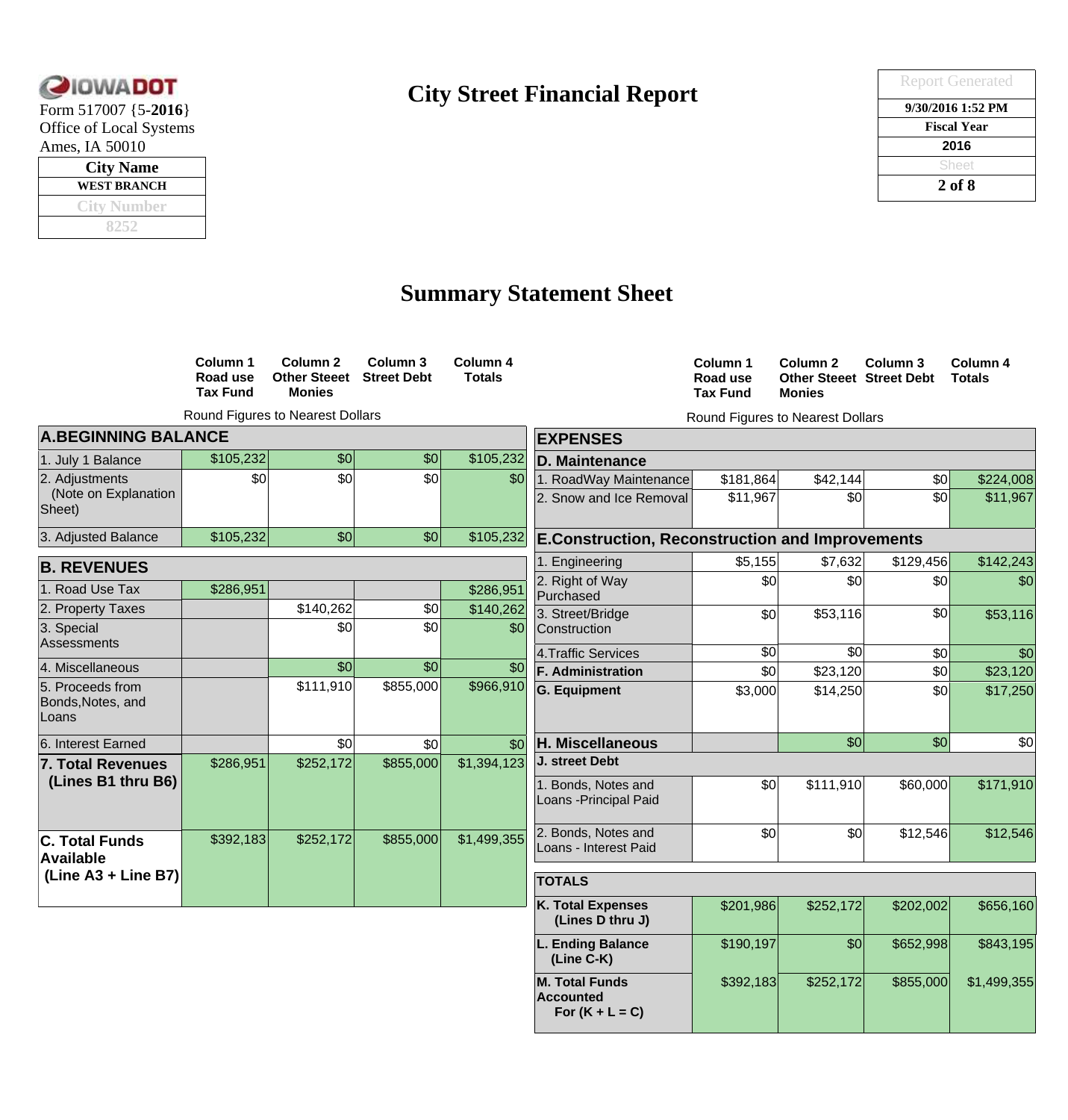

| <b>City Name</b> |  |  |  |  |  |
|------------------|--|--|--|--|--|
| WEST BRANCH      |  |  |  |  |  |
| City Number      |  |  |  |  |  |
|                  |  |  |  |  |  |

### **City Street Financial Report**

| <b>QIOWADOT</b>         | <b>City Street Financial Report</b> | <b>Report Generated</b> |
|-------------------------|-------------------------------------|-------------------------|
| Form $517007$ {5-2016}  |                                     | 9/30/2016 1:52 PM       |
| Office of Local Systems |                                     | <b>Fiscal Year</b>      |
| Ames, IA 50010          |                                     | 2016                    |
| <b>City Name</b>        |                                     | Sheet                   |
| <b>WEST BRANCH</b>      |                                     | 3 of 8                  |
| _________               |                                     |                         |

## **Miscellaneous Revenues and Expenses Sheet**

| Code Number and Itemization of Miscellaneous Revenues (Line B4 on the Summary<br><b>Statement Sheet)</b> (See Instructions)                                                                                                                                  | Column <sub>2</sub><br><b>Other Street Monies</b> | Column 3<br><b>Street Debt</b> |
|--------------------------------------------------------------------------------------------------------------------------------------------------------------------------------------------------------------------------------------------------------------|---------------------------------------------------|--------------------------------|
| Line B4 Totals                                                                                                                                                                                                                                               |                                                   |                                |
|                                                                                                                                                                                                                                                              |                                                   |                                |
| Code Number and Itemization of Miscellaneous Expenses (Line H on the Summary<br>Statement Sheet) "On street" parking expenses, street maintenance, buildings, insurance,<br>administrative costs for printing, legal fees, bond fees etc. (See Instructions) | Column 2<br>Other Street Monies                   | Column 3<br><b>Street Debt</b> |
| Line H Totals                                                                                                                                                                                                                                                |                                                   |                                |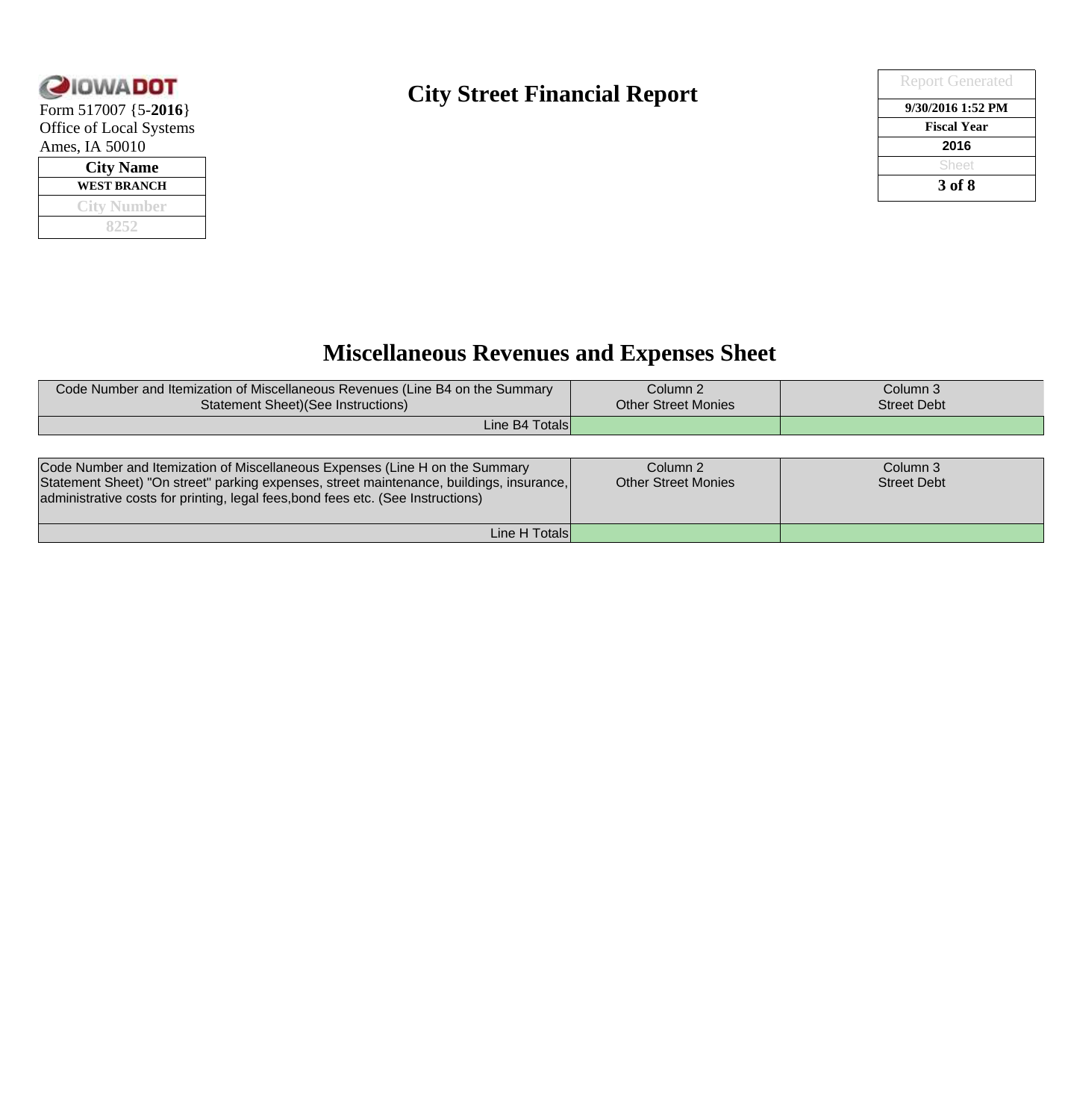

| <b>City Name</b>   |  |  |  |  |  |  |
|--------------------|--|--|--|--|--|--|
| WEST BRANCH        |  |  |  |  |  |  |
| <b>City Number</b> |  |  |  |  |  |  |
|                    |  |  |  |  |  |  |

#### **City Street Financial Report**

| <b>QIOWADOT</b>         | <b>City Street Financial Report</b> | <b>Report Generated</b> |
|-------------------------|-------------------------------------|-------------------------|
| Form $517007$ {5-2016}  |                                     | 9/30/2016 1:52 PM       |
| Office of Local Systems |                                     | <b>Fiscal Year</b>      |
| Ames, IA 50010          |                                     | 2016                    |
| <b>City Name</b>        |                                     | Sheet                   |
| <b>WEST BRANCH</b>      |                                     | 4 of 8                  |
|                         |                                     |                         |

### **Bonds, Notes and Loans Sheet**

| <b>New</b><br>Bond ? | Debt Type                      | Debt Purpose  | <b>DOT</b><br>Use Onlv | <b>Issue</b><br>Date | <b>Issue</b><br>Amount |           | % Related <br>to Street | Year<br>Due | Principal<br><b>Balance</b><br>$\textsf{las of 7/1}$ | Total<br>Principal<br>Paid | Total<br>Interest<br>Paid | Principal<br>Roads | Interest<br>Roads | Principal<br> Balance as<br>of 6/30 |
|----------------------|--------------------------------|---------------|------------------------|----------------------|------------------------|-----------|-------------------------|-------------|------------------------------------------------------|----------------------------|---------------------------|--------------------|-------------------|-------------------------------------|
| $\boxed{\checkmark}$ | General Obligation Street      | Improvements  | 101                    | 08/18/2015           |                        | \$855,000 | 100                     | 2025        | \$855,000                                            | \$60,000                   | \$12,546                  | \$60,000           | \$12,546          | \$795,000                           |
| ☑                    | <b>Short Term Notes Street</b> | Ilmprovements | 102                    | 09/15/2015           |                        | \$111,910 | 100                     | 2016        |                                                      | $$111,910$ $$111,910$      |                           | \$0 \$111,910      | \$0               | \$0                                 |
|                      |                                |               | New Bond Totals        |                      | \$966,910              |           | \$966,910               | Totals      | \$966,910                                            | \$171,910                  | \$12,546                  | \$171,910          | \$12,546          | \$795,000                           |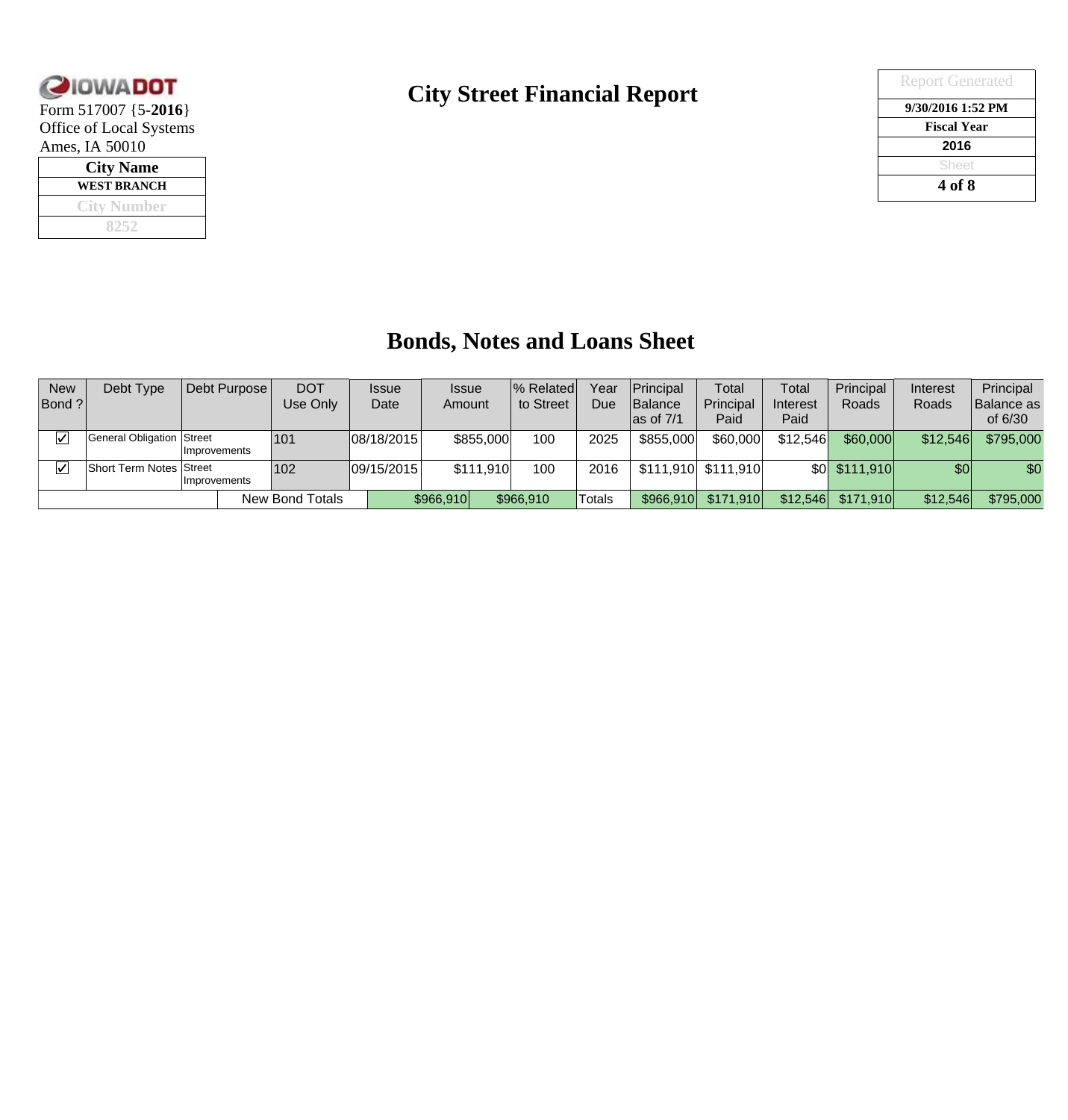

**Form 517007 {5-2016}** Office of Local Systems Ames, IA 50010

| <b>City Name</b>   |  |  |  |  |  |  |
|--------------------|--|--|--|--|--|--|
| <b>WEST BRANCH</b> |  |  |  |  |  |  |
| City Number        |  |  |  |  |  |  |
|                    |  |  |  |  |  |  |

### **City Street Financial Report**

| <b>Report Generated</b> |
|-------------------------|
| 9/30/2016 1:52 PM       |
| <b>Fiscal Year</b>      |
| 2016                    |
| Sheet                   |
| 5 of 8                  |

### **Project Final Costs Sheet**

For construction, reconstruction, and improvement projects with costs equal to or greater than 90% of the bid threshold in effect as the beginning of the fiscal year.

> **Check here if there are no entities for this year**  $\Box$

#### **Project Final Costs Sheet (Section A)**

| 1. Project Number | 2. Estimated Cost | $ 3.$ Project Type | 4. Public Letting? | 5. Location/Project Description (limits, length, size of structure) |
|-------------------|-------------------|--------------------|--------------------|---------------------------------------------------------------------|
| 2016.1            | \$200,000 MISC    |                    | Yes                | Parkside Drive Road Improvements Project                            |

#### **Project Final Costs Sheet (Section B)**

| 1. Project Number | 6. Contractor Name | 17.<br>Contract<br>'Price | 8. Additions/<br>Deductions | 19. Labor        | $ 10.$ Equipment |    | $ 11.$ Materials $ 12.$ Overhead | $ 13.$ Total |
|-------------------|--------------------|---------------------------|-----------------------------|------------------|------------------|----|----------------------------------|--------------|
| 2016.1            | LL Pelling, Inc.   | \$102,498                 | \$2,447                     | \$0 <sub>1</sub> | \$0              | ¢Λ | \$0 <sub>1</sub>                 | \$104,945    |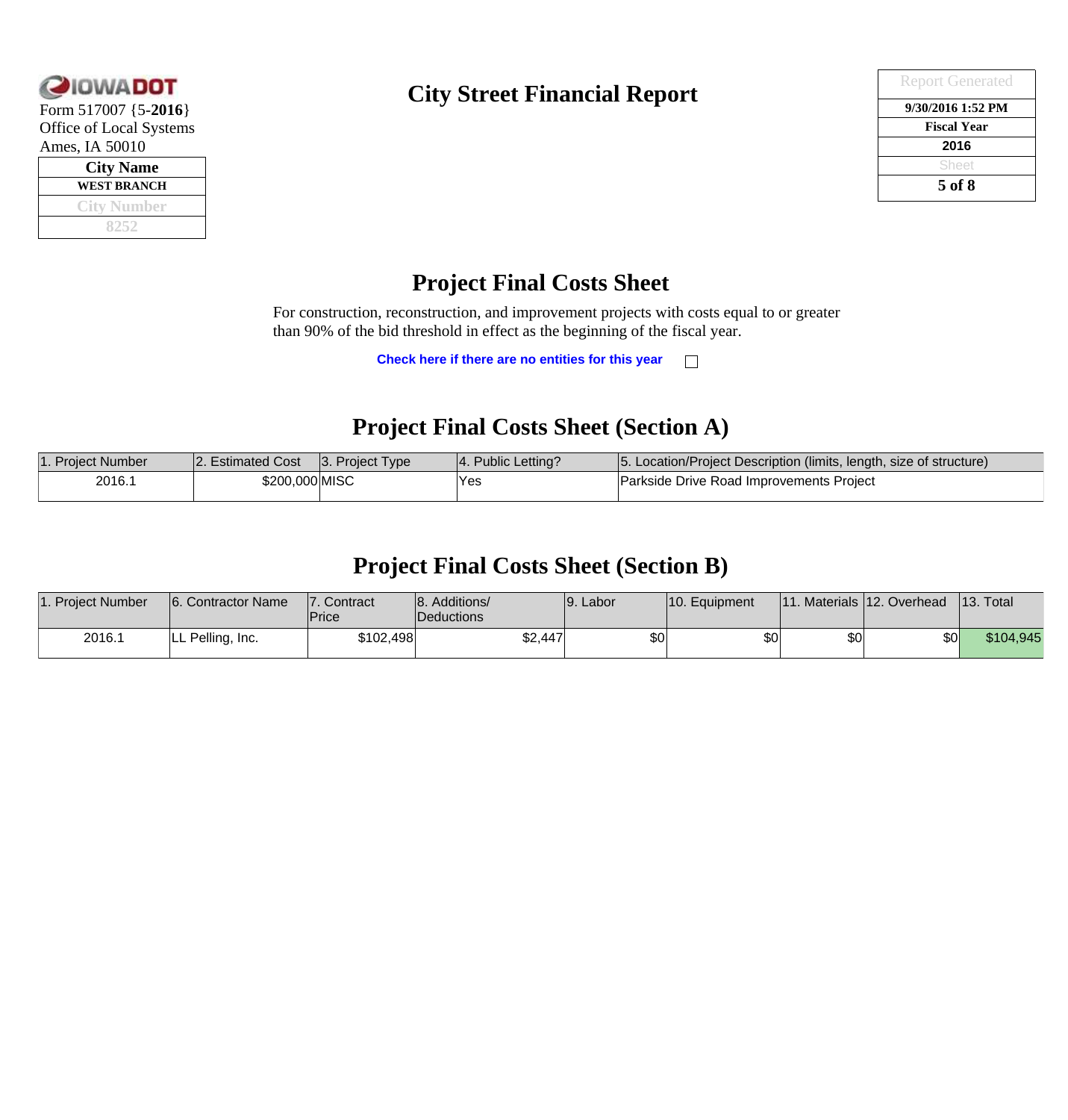

| <b>City Name</b>   |  |  |  |  |  |  |
|--------------------|--|--|--|--|--|--|
| WEST BRANCH        |  |  |  |  |  |  |
| <b>City Number</b> |  |  |  |  |  |  |
|                    |  |  |  |  |  |  |

### **City Street Financial Report**

| <b>QIOWADOT</b>             | <b>City Street Financial Report</b> | <b>Report Generated</b> |
|-----------------------------|-------------------------------------|-------------------------|
| Form $517007$ {5-2016}      |                                     | 9/30/2016 1:52 PM       |
| Office of Local Systems     |                                     | <b>Fiscal Year</b>      |
| Ames, IA 50010              |                                     | 2016                    |
| <b>City Name</b>            |                                     | Sheet                   |
| <b>WEST BRANCH</b>          |                                     | 6 of 8                  |
| $\bigcap Y$ and $\bigcap Y$ |                                     |                         |

## **Road/Street Equipment Inventory Sheet**

| 1.<br>Local Class<br>$ I.D.$ # | 2.<br>Model<br>Year | 3.<br>Description                    | 4.<br>Purchase<br>Cost | 5.<br>Lease<br>Cost | /Unit | 6.<br>Rental<br>Cost | /Unit | 7. Used On<br>Project<br>this FY? | 8.<br>Status |
|--------------------------------|---------------------|--------------------------------------|------------------------|---------------------|-------|----------------------|-------|-----------------------------------|--------------|
| Truck                          | 2016                | Ford F-550                           | \$71,135               | \$0                 |       | \$0                  |       | Yes                               | <b>NEW</b>   |
| Truck                          | 2016                | Dodge Ram 1500                       | \$25,336               | \$0                 |       | 30                   |       | Yes                               | NEW          |
| Truck                          | 1991                | International Series 4900 with plow  | \$10,550               | \$0                 |       | \$0                  |       | No                                | NOCH         |
| Truck                          | 2002                | Ford Ranger                          | \$5,200                | \$0                 |       | 30                   |       | No                                | NOCH         |
| Pickup #4                      | 2003                | Ford Ranger                          | \$9,300                | \$0                 |       | 30                   |       | No                                | NOCH         |
| Truck                          | 2004                | Ford F-350 1 Ton                     | \$29,500               | \$0                 |       | $\vert \$\circ$      |       | No                                | NOCH         |
| Loader                         | 1984                | Caterpillar                          | \$60,000               | \$0                 |       | \$0                  |       | No                                | NOCH         |
| Plow Truck                     | 2000                | Oshkosh P1823                        | \$146,000              | \$0                 |       | \$0                  |       | No                                | NOCH         |
| Pickup #3                      | 1997                | Ford Ranger                          | \$24,000               | \$0                 |       | \$0                  |       | No                                | NOCH         |
| Dump Trk                       | 1997                | Ford F70                             | \$24,000               | \$0                 |       | \$0                  |       | No                                | NOCH         |
| Truck                          | 2012                | Dodge Ram 1500 ST                    | \$20,598               | \$0                 |       | $\vert \$\circ$      |       | No                                | NOCH         |
| Skid Loader 2012               |                     | Cat 262C Skid                        | \$36,788               | \$0                 |       | \$0                  |       | No                                | NOCH         |
| Street<br>Sweeper              | 2013                | Elgin Pelican NP                     | \$165,203              | \$0                 |       | \$0                  |       | No                                | NOCH         |
| Leaf Vac                       | 2014                | Tarco Windy Series Leaf Vac with Box | \$46,900               | \$0                 |       | \$0                  |       | Yes                               | NOCH         |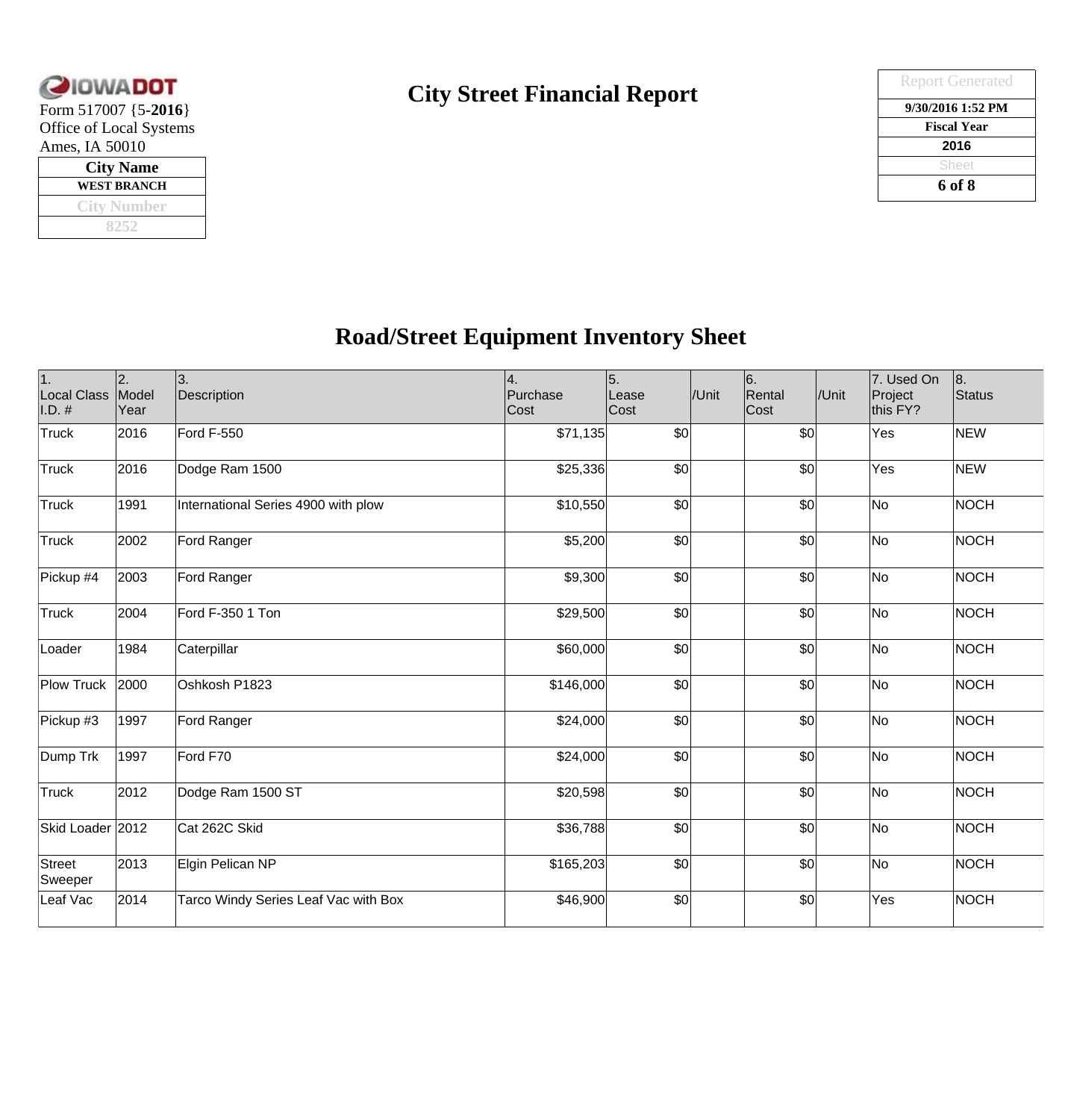

Form 517007 {5-**2016** Office of Local Systems Ames, IA 50010

| <b>City Name</b> |  |  |  |  |  |  |
|------------------|--|--|--|--|--|--|
| WEST BRANCH      |  |  |  |  |  |  |
| City Number      |  |  |  |  |  |  |
| メクミク             |  |  |  |  |  |  |

### **City Street Financial Report**

|    | <b>City Street Financial Report</b> | <b>Report Generated</b> |
|----|-------------------------------------|-------------------------|
|    |                                     | 9/30/2016 1:52 PM       |
| ns |                                     | <b>Fiscal Year</b>      |
|    |                                     | 2016                    |
|    |                                     | Sheet                   |
|    |                                     | 7 of 8                  |

## **Explanation Sheet**

| <b>Comments</b> |  |
|-----------------|--|
|                 |  |
|                 |  |
|                 |  |
|                 |  |
|                 |  |
|                 |  |
|                 |  |
|                 |  |
|                 |  |
|                 |  |
|                 |  |
|                 |  |
|                 |  |
|                 |  |
|                 |  |
|                 |  |
|                 |  |